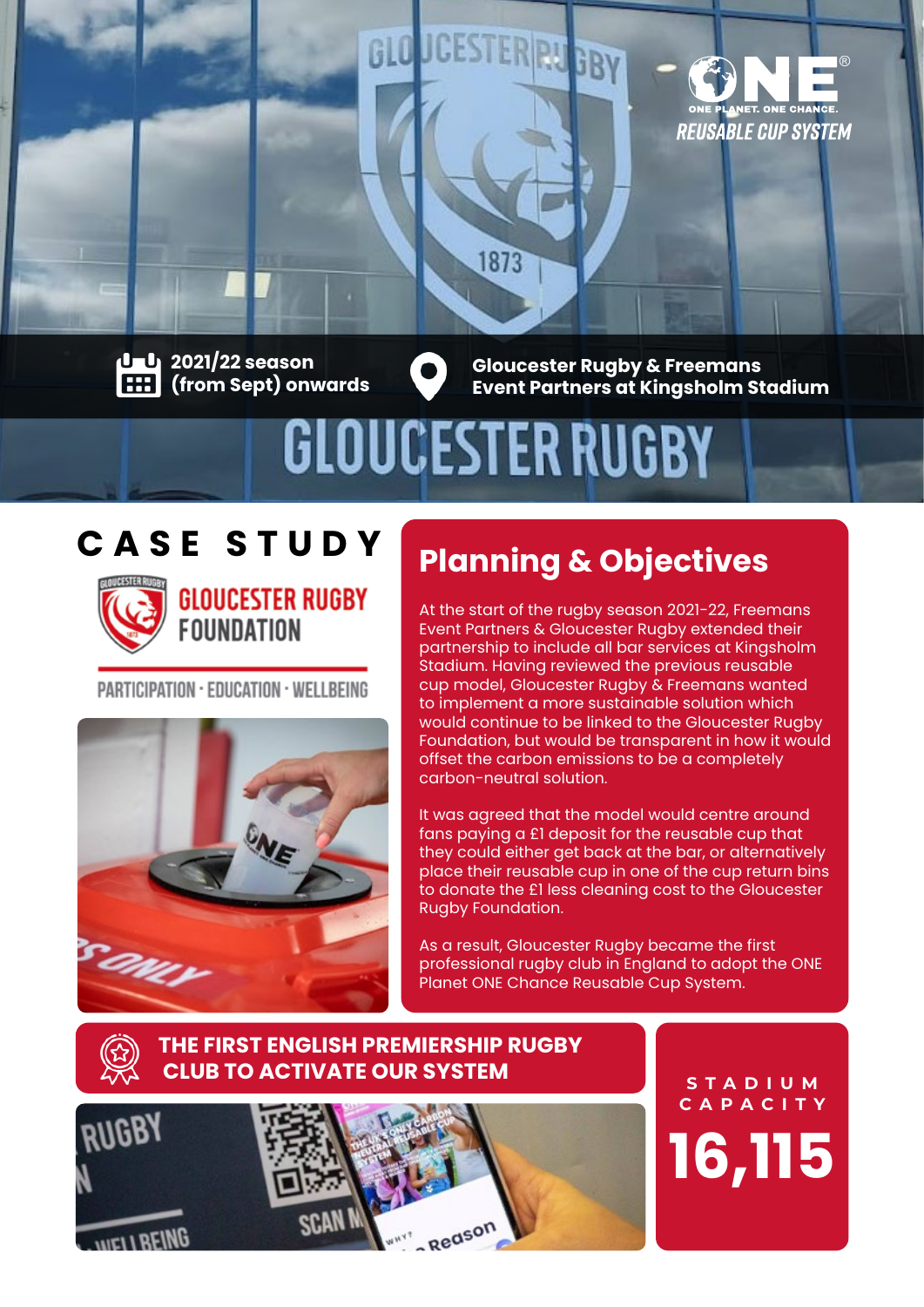## **Execution & Activation**

For a new, major project such as this, it was critical for there to be a single point of contact from both the client side and the ONE Planet ONE Chance side. Therefore, we assigned an experienced project director to oversee everything, to ensure that the client was regularly updated and that they were satisfied with progress and the activation.

Freemans and Gloucester Rugby requested that the ONE Planet ONE Chance team produce signage for all the bar areas around the stadium. This physical signage needed to be designed and created in a variety of sizes, depending upon where each sign was going to be positioned.

A variety of sign designs were created;

- Explanation of the 4-step system
- Cup return points
- **Bin signage**
- How the deposit scheme works with donations to the Foundation
- Tree planting initiative for every 1,000 cups returned, we plant a tree in the UK
- No glass outside (for all hospitality boxes)



All the signage had to be designed in line with Gloucester Rugby's and Gloucester Rugby Foundation's brand guidelines, and sign-approval had to be given. Design, approval, production & installation of all on-site signage took place within 10 days from start to finish.